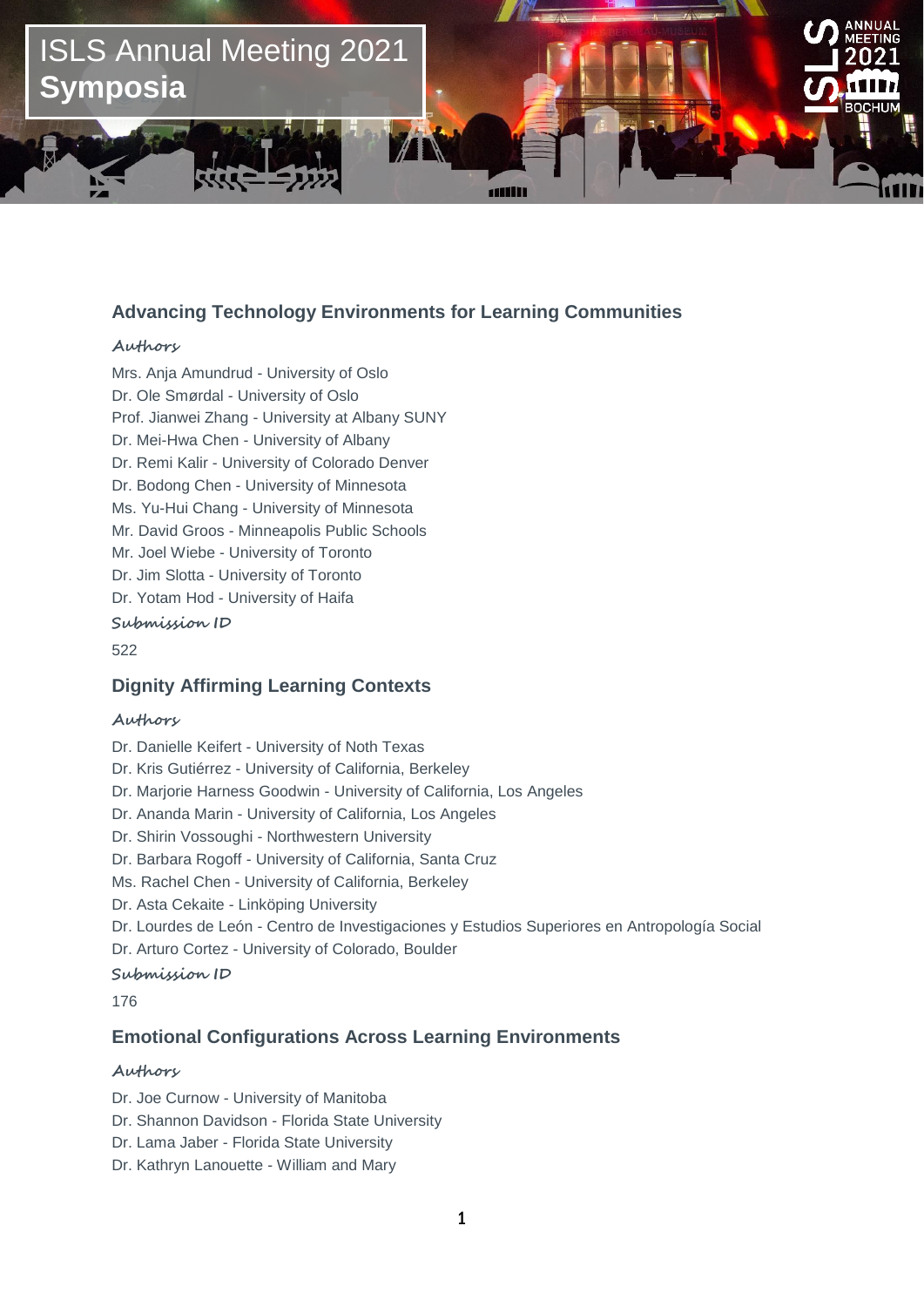Dr. Sherry Southerland - Florida State University Dr. Tanner Vea - Pennsylvania State University Dr. Philip Bell - University of Washington Dr. Suraj Uttamchandani - Indiana University **Submission ID**

232

## **Science Learning with Virtual Experiments**

### **Authors**

Mrs. Yoana Omarchevska - Leibniz Institut für Wissensmedien Mrs. Salome Wörner - Leibniz Institut für Wissensmedien Mrs. Yvoni Pavlou - University of Cyprus Dr. Marios Papaevripidou - University of Cyprus Prof. Zacharias Zacharia - University of Cyprus Prof. Sadhana Puntambekar - University of Wisconsin, Madison Mrs. Dana Gnesdilow - University of Wisconsin, Madison Mr. Hasan Ozgur Kapici - Yildiz Technical University Prof. Hakan Akcay - Yildiz Technical University Mr. Ece Ebrar Koca - Yildiz Technical University Prof. Andreas Lachner - University of Tübingen; Leibniz Institut für Wissensmedien Prof. Katharina Scheiter - Leibniz Institut für Wissensmedien; University of Tübingen Mrs. Xiulin Kuang - University of Twente Dr. Tessa H. S. Eysink - University of Twente Prof. Ton de Jong - University of Twente Prof. Jochen Kuhn - Technical University of Kaiserslautern Prof. Marcia C. Linn - University of California Berkeley **Submission ID** 352

## **Embodying STEM: Learning at the intersection of Dance & STEM**

### **Authors**

Dr. Folashade Solomon - TERC Ms. Lauren Vogelstein - Vanderbilt University Dr. Corey Brady - Vanderbilt Ms. Rebecca Steinberg - Independent Dance Artist Mr. Curtis Thomas - Independent Dance Artist Dr. Dionne Champion - University of Fl Ms. Lindsay Lindberg - University of California Dr. Noel Enyedy - Vanderbilt University Dr. Kayla DesPortes - New York University Dr. Yoav Bergner - New York University Dr. William Payne - New York University Dr. Edd Taylor - University of Co Dr. R. Benjamin Shapiro - University of Colorado Boulder **Submission ID** 407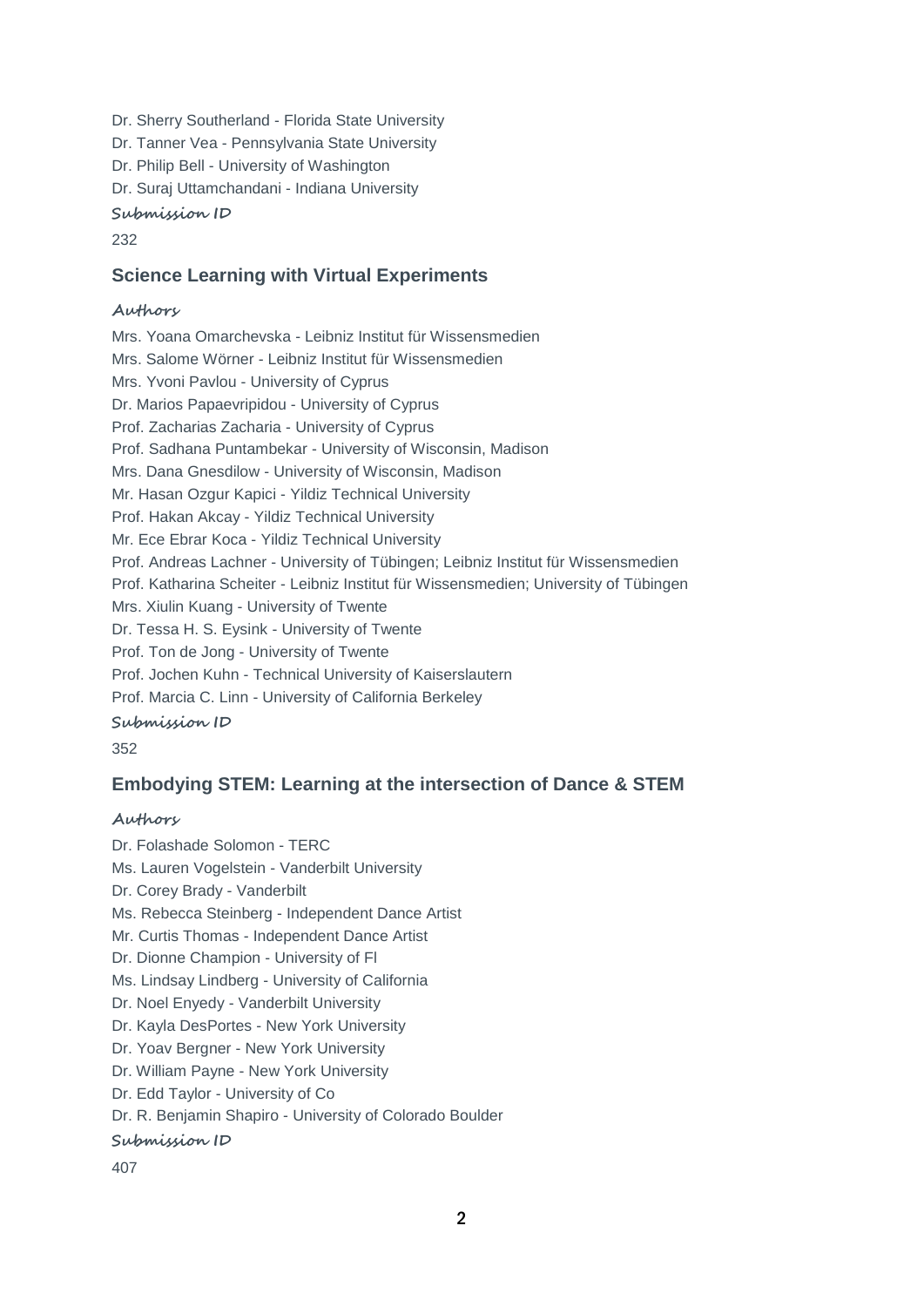# **Expansive Modeling: Broadening the scope of modeling in K-12 education**

### **Authors**

Dr. Amanda Dickes - Gulf of Maine Research Institute Dr. Aditi Wagh - MIT Ms. Marilu Lam-Herrera - University of Calgary Dr. Pratim Sengupta - University of Calgary Mr. Jackson Reimers - Vanderbilt University Ms. Lauren Vogelstein - Vanderbilt University Dr. Corey Brady - Vanderbilt Ms. Rebecca Steinberg - Independent Dance Artist Mr. Curtis Thomas - Independent Dance Artist Dr. Ashlyn Pierson - The Ohio State University Dr. Amy Voss Farris - The Pennsylvania State University Dr. Rachel Wolkenhauer - The Pennsylvania State University Dr. Gwendolyn Lloyd - The Pennsylvania State University Dr. P. Karen Murphy - The Pennsylvania State University Dr. David DeLiema - University of Minnesota Dr. Noel Enyedy - Vanderbilt University Dr. Joshua Danish - Indiana University Dr. Francis Steen - University of California, Los Angeles Ms. Chani Fridman - University of Haifa Prof. Sharona Levy - University of Haifa Prof. Hagit Hel-Or - University of Haifa Dr. Megan Bang - Northwestern University **Submission ID**

432

# **Learning and Teaching about COVID-19: Engaging Students, Teachers and Families in Understanding Infectious Disease Epidemiology**

### **Authors**

Dr. Yasmin Kafai - University of Pennsylvania Prof. Angela Calabrese-Barton - University of Michigan Dr. Danielle Labotka - University of Michigan Dr. Greg Trevors - University of South Carolina Dr. Veronica Catete - North Carolina State University Dr. Deborah Fields - Utah State Univesity Prof. Jim Slotta - University of Toronto **Submission ID**

509

# **Movement, Authority, and Knowledge: Examining the Relationships in Embodied and Social Positioning for STEM Learning**

### **Authors**

Dr. Erika David Parr - Middle Tennessee State University Ms. Nessrine Machaka - University of Illinois Urbana-Champaign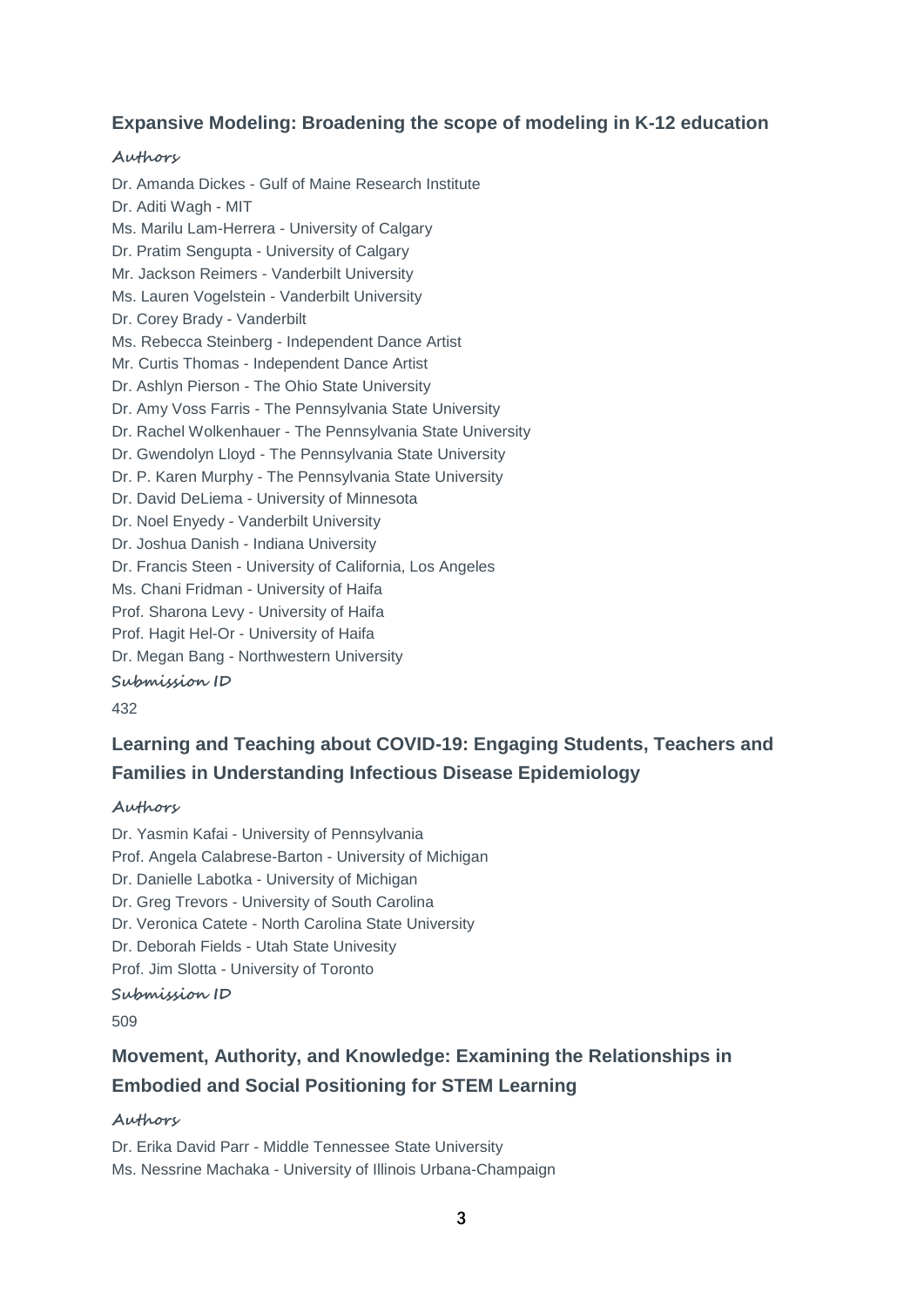Dr. Elizabeth Dyer - Middle Tennessee State University Dr. Christina Krist - University of Illinois at Urbana-Champaign Dr. Jennifer Langer-Osuna - Stanford university Ms. Rosa Chavez - Stanford university Mr. Jim Malamut - Stanford university Ms. Faith Kwon - Stanford university Ms. Kimiko Lange - Stanford university Dr. Emma Gargroetzi - University of Texas at Austin Dr. Janet Walkoe - University of Maryland, College Park Ms. Margaret Walton - University of Maryland, College Park Dr. Nitasha Mathayas - Indiana University Dr. Joshua Danish - Indiana University Ms. Xintian Tu - Indiana University Ms. Mengxi Zhou - Indiana University Ms. Morgan Vickery - Indiana University Dr. Susan Kelly - California State University, Chico Dr. Robb Lindgren - University of Illinois at Urbana-Champaign Dr. Soo-Yean Shim - University of Illinois at Urbana-Champaign **Submission ID**

580

# **Learning to Center Relational Ontologies: Desettling Interaction Analysis Methods**

### **Authors**

Mx. Rishi Krishnamoorthy - New York University Dr. Colin Hennessy Elliott - Utah State Univesity Dr. Jasmine Ma - New York University Dr. Megan Bang - Northwestern University Dr. Ananda Marin - UCLA

**Submission ID**

590

# **Towards Bringing Human-Centered Design to K-12 and Post-Secondary Education**

### **Authors**

Dr. Saadeddine Shehab - University of Illinois Urbana-Champaign Prof. Mike Tissenbaum - University of Illinois Dr. LuEttaMae Lawrence - Carnegie Mellon University Prof. Daniel Rees Lewis - Northwestern University Prof. Matthew Easterday - Northwestern University Mr. Spencer Carlson - Nor Dr. Adam Royalty - Stan Mrs. Helen Chen - Stanford university Mrs. Sheppard Sheri - Stanford Mrs. Shelley Goldman - Stanford university Mrs. Annie Camey Kuo - Stan